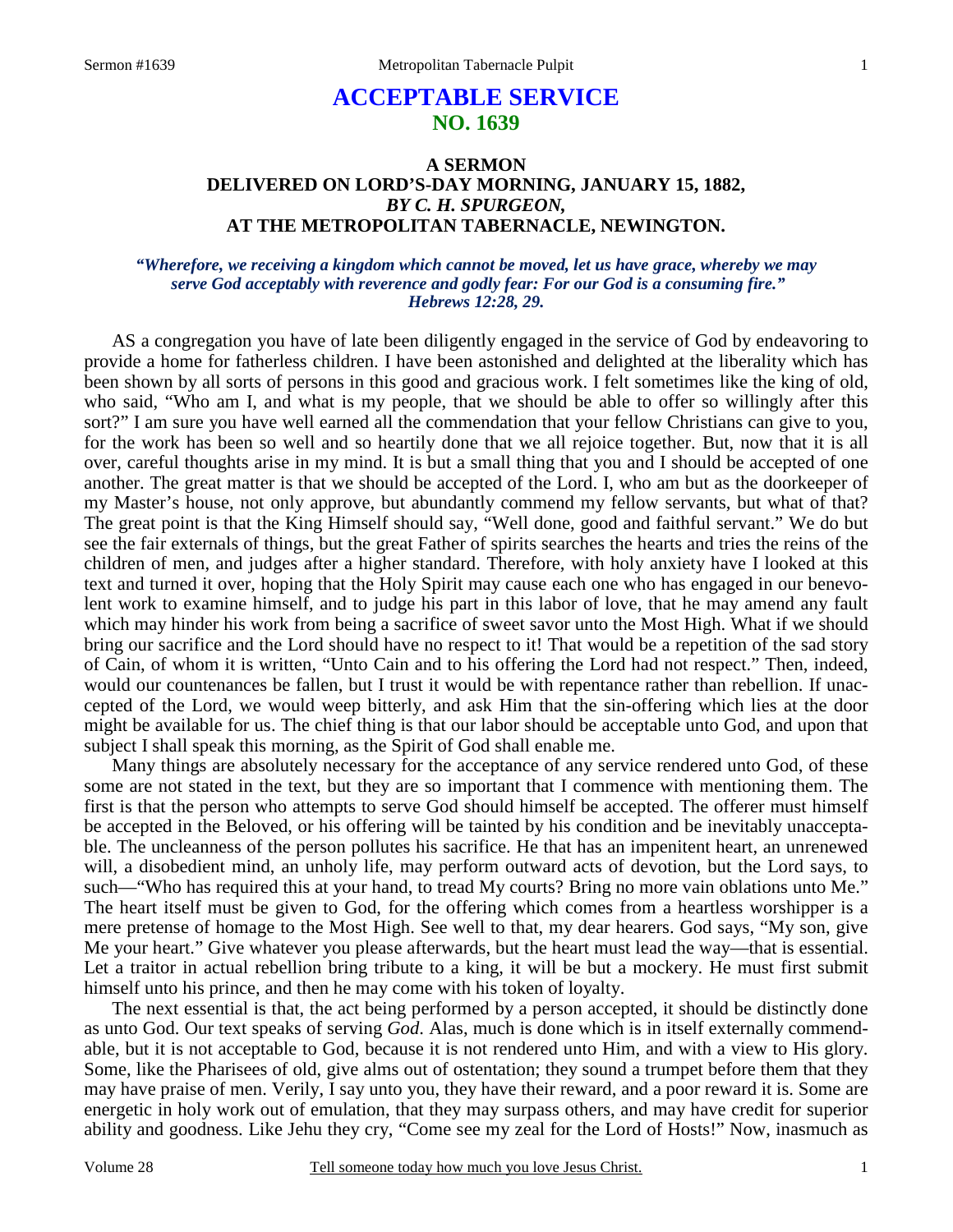in this they seek their own honor, and not the glory of God, they cannot be accepted of Him. Better far, the two mites dropped into the treasury unobserved of all but the great Master Himself, than all the wealth that we could possibly bring if we made the offering with divided intent. If we would serve God, we must forget self. There must be the distinct desire to obey and honor the Lord, and we must not act as men-pleasers, or as laboring for our own exaltation, otherwise the Lord will abhor our offering.

 And we must take care that all this is done with faith in Christ Jesus, for it is a law of universal observation in the kingdom of heaven that "without faith it is impossible to please God." "Though I give my body to be burned and have not charity," says Paul, "it profits me nothing," and the same may be said concerning faith. He who does not believe in God, and yet pretends to be religious, is manifestly either a deceiver or deceived. As the unbeliever is condemned already, his service can only be that of a condemned man, and how can it give pleasure to the Lord? We must bring our offering to Jesus, our great High Priest, and He must present it for us, for it can only be acceptable to God by Jesus Christ.

 These things being mentioned, I now confine myself to the text itself, which has in it a world of solemn, heart-searching thought with regard to the acceptable service of God.

**I.** And first, according to the apostle, if we are to serve God acceptably it must be UNDER A SENSE OF OUR IMMEASURABLE OBLIGATION TO HIM. Look, "Wherefore, we receiving a kingdom which cannot be moved, let us have grace, whereby we may serve God acceptably with reverence and godly fear." See, brethren, whatever service we may render to God, we must begin by being receivers. Our first dealing with the Most High must not be our bringing anything to Him, but our accepting of everything from Him. We receive, that is our first stage, and I believe it is our last, for if we are ever able to serve the Lord by our gifts, we shall have to confess, "Of Your own have we given to You." When we are privileged to cast our crowns before Emanuel's throne, they will be crowns which He Himself bestowed upon us of His own sovereign grace. Every hymn that comes up from saints made perfect is but an echo of almighty love. They love Him because He first loved them. They are first receivers, and then, like pipes that are well-filled from the fountainhead, they pour out their contents. First we receive grace, and then we return service, holy service is a gift from beginning to end.

We must, then, in approaching God, remember what we have received from Him, and is it not wonderful that it should be written, "We receiving a kingdom"? What a gift to receive! This is a divine gift, we have received not a pauper's pension, but a kingdom—"a kingdom which cannot be moved." The old dispensation or kingdom has passed away, its ceremonial laws are done away with and its very spirit is superseded by a higher spirit, and we have entered upon another kingdom, in which the ruling principle is not law, but love. We are not under the yoke of Moses, but we are the subjects of King Jesus, whose yoke is easy and whose burden is light. The kingdom of Jesus will never end while time shall last, for He is the King Eternal, and immortal; neither will His laws be changed, nor shall His subjects die. Till that day when He shall deliver up the kingdom unto God, even the Father, and God shall be all in all, Jesus must reign. And even when the earthly mediatorial reign is consummated, the kingdom of God, the kingdom of heaven shall be continued unto us, and we shall still be members and citizens of it. We have received an eternal kingdom, and for this we ought to be eternally grateful. The shadows have vanished, but the substance abides, we have risen out of the types of Judaism into His kingdom by which grace and truth have come unto us. This gospel state abides, above the wreck of all things it remains, and the gates of hell shall not prevail against it. Ours is the kingdom of Jesus Christ, in which the gospel is the law, believers are the privileged subjects, and grace and glory are the revenue—a kingdom daily growing in brightness, a kingdom which shall consummate its glory in the eternal world when Christ shall have put all enemies under His feet, and His people shall reign with Him forever and ever.

 "But," you say, "we have not *received* this kingdom yet." I answer that we have received it in a certain sense. We have received it first in the *promise*. Our Lord said, "I appoint unto you a kingdom as My Father has appointed unto Me." "Fear not, little flock, for it is your Father's good pleasure to give you the kingdom." Now, with a man's word, if he is a man of honor, we are content. We count his promissory note as the equivalent of the gold which he promises to pay. Let him set his hand to a promise and we pass it from hand to hand, regarding it as the thing, itself, which it promises. Shall we not think as much of the Word of God? The promise of God is so firm, so sure, so true, that inasmuch as He has promised a kingdom unto all them that wait for the appearing of His Son, that kingdom is ours, and by faith we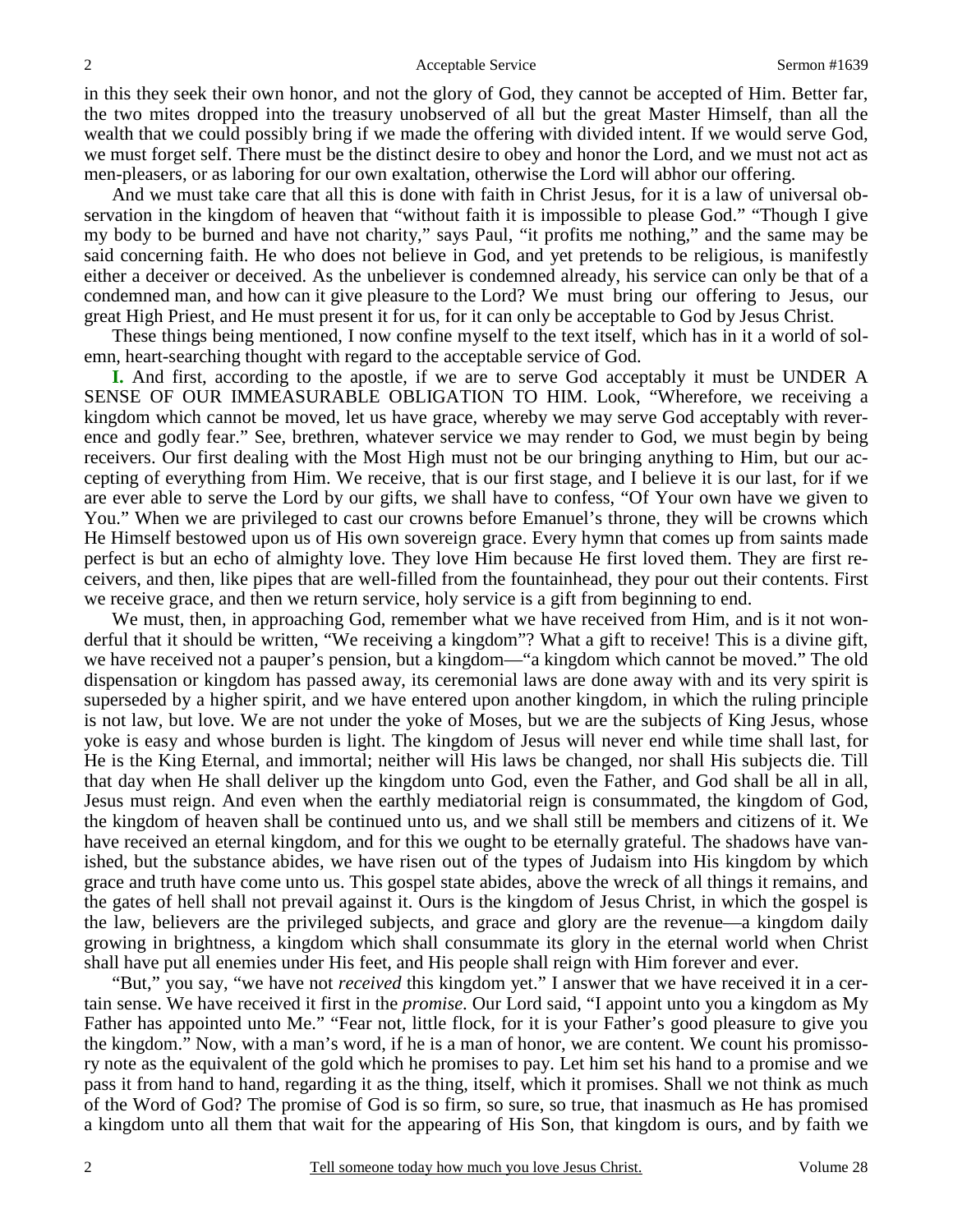grasp it this morning. Bless the Lord, we have received a kingdom. Let us worship Him in that spirit of thankfulness which such a gift should excite.

 More than this, we have received it in the *principles* of it, for it is written, "The kingdom of God is within you." As the fairest flower lies packed away within the little shriveled seed, and needs but time and sun to develop all its beauty, so perfection, glory, immortality and unspeakable bliss lie slumbering and hidden away within the grace which God has given to all His people. "He that believes in Him has everlasting life." The life of heaven is begun within the believer, it is germinating, it is daily developing, and it shall in God's good time come to its absolute perfection. We have the kingdom within us; it is not meat and drink, but righteousness and peace, and joy in the Holy Spirit. The Spirit of God within a man is the earnest of heaven, and an earnest is of the same nature as that which it guarantees. We who are born unto God have the first fruits of the kingdom of God in possessing the indwelling Spirit, and in the first fruits we see the entire harvest. Rise to this, my brethren, and under a sense of your immeasurable indebtedness go forth and serve your God with joyful thankfulness. This is the spirit in which to worship the Lord who has given us the kingdom.

 Moreover, in a measure we have received this kingdom in the *power* of it. Notice, the text does not say we have received a little lordship, a small estate, a scanty portion, but we have received a kingdom. No gift less than this could content the great heart of our heavenly Father. He never stops half way in His march of mercy. He made us first His subjects, then His children, then His heirs, and here He makes us kings, for every heir of God is heir-apparent to a throne. "He has made us kings and priests unto God, and we shall reign with Him." Brethren, in the grace which God has given you, you received a measure of kingly power, you who have believed in Jesus have power over yourselves, power over your passions, power over the powers of evil, power in measure over your fellow men for their good. You have also power in prayer, and what a real power is that, when a man can ask what he wills and it shall be done unto him. God has endowed you with power from on high by giving you the indwelling of the Holy Spirit. Thus you have received a kingdom in promise, in principle and in power.

 Moreover, you have received much of *the provision and protection* of that kingdom. You that are children of God, are not left in the power of the enemy, but being redeemed the Lord is a wall of fire round about you. You are garrisoned by angelic strength; you are led by unfailing wisdom. The allsufficiency of God is your treasure house. The Lord has said, "No good thing will I withhold from them that walk uprightly." This is a royal charter of boundless liberality. "For all things are yours. Whether Paul, or Apollos, or Cephas, or the world, or life, or death, or things present, or things to come; all are yours and you are Christ's, and Christ is God's."

 What royal provision is thus set apart for you! "All things work together for good to them that love God, to them that are the called according to His purpose." Everything is arranged for our benefit. There were two brothers, one of whom had been diligently attentive to his worldly business, to the neglect of true religion. He succeeded in accumulating considerable wealth. The other brother was diligent in the service of the Master, and had learned both to distribute to the poor and for conscience's sake to forego many an opportunity of gain, so that when he lay sick and dying, he was in straitened circumstances. His brother somewhat upbraided him, remarking that if it had not been for his religion, he would not have been dependent upon others. With great calmness the saintly man replied, "Quiet! Quiet! O Tom, I have a kingdom not begun upon, and an inheritance I have not yet seen." Speak of laying up for a rainy day, we have infinite goodness laid up for them that fear the Lord, and none can rob us of it. Every child of God is as David when Samuel anointed him to a throne. He has a kingdom in reserve, secured by a covenant of salt.

 This kingdom which we have received has come to us by grace alone. We could not have earned it, or merited it, or won it by our own strength, but the Lord has given it to us in Christ Jesus. He has taken the beggar from the dunghill and set him among princes. He has lifted us up from the ruin of the fall and redeemed us from the misery of our ungodly days, and He has enriched us with all spiritual blessings in Christ Jesus. Shall we not serve Him out of gratitude for such inestimable benefits? No crack of the whip shall drive us to His service, for we have not received the spirit of bondage again to fear. No fear of hell, no hope of deserving heaven shall urge us on to please our Lord. No, rather this shall be our song—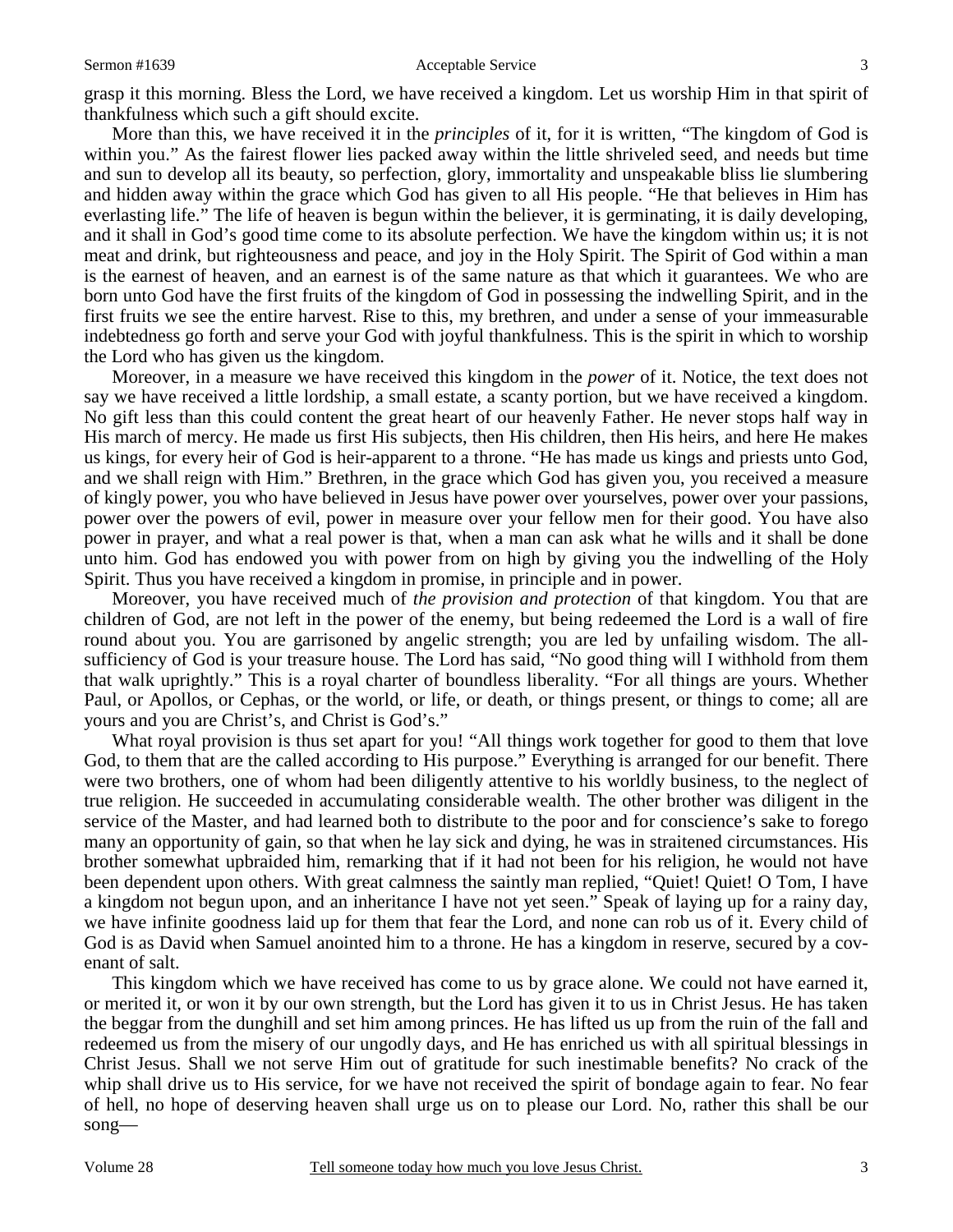*"Loved of my God, for Him again With love intense I burn! Chosen of Him before time began, I choose Him in return."* 

 Gratitude is the only fountain of acceptable service, without it the streams are far too defiled to flow in the paradise of God.

 A large measure of the splendor of our kingdom lies in this, that it is a "kingdom that cannot be moved." Other kingdoms go to pieces sooner or later. You and I, who are in middle life, can remember kingdoms that have been blown down by the wind, or toppled over at the blow of one brave man's sword. Empires that have rivaled Caesar's in apparent strength have been swept down like cobwebs. As houses made of a pack of cards, so have dynasties fallen never to rise again. There was one year in which our great caricaturist pictured kings and princes out at sea in little rowboats, tossed up and down by the wild waves of revolution. So frail was their tenure of power at that moment. Even today, I guarantee you, the last office I would choose would be that of an emperor in any country. A man might wisely prefer to take the post of a common crossing-sweeper rather than be a king, or even a president. As for the Empire of Russia, who would court its deadly honors? If those who deserve the most severe imaginable punishment for horrible crimes were compelled to be autocrats, it would be a punishment too heavy. What must be the strain upon the mind, the constant fear, the awful unrest of a man who has the sole control of millions, and has deadly foes upon his track? Glory be to God, our kingdom cannot be moved! Not even dynamite can touch our dominion. No power in the world, and no power in hell, can shake the kingdom which the Lord has given to His saints. With Jesus as our monarch we fear no revolution and no anarchy, for the Lord has established this kingdom upon a rock, and it cannot be moved or removed. When the sun and moon are blown out in darkness, and when the stars fall like the withered leaves of autumn, the kingdom in which we rejoice shall enjoy perpetual prosperity, as it is written, "Your kingdom is an everlasting kingdom, and your dominion endures throughout all generations." Receiving such a kingdom, what are we bound to do? I would gladly cast silver chains about you to hold you fast to your Lord. I would fasten anew these silken chains upon you to bind you to your God. You have received a kingdom. You can never pay back the millionth part of what you owe. Today, however, let the sweet love of Christ constrain you to judge that if He made you kings, it is for you to crown Him King with all your hearts, and if He has given you a kingdom that cannot be moved by you, it is for you to be "steadfast, immovable, and always abounding in the work of the Lord."

 Is it not a splendid thought that when we do anything for God, though it is but the simple offering of a prayer, or the helping of a fatherless child, we may do it with all the holy dignity of princely priests? A certain set of men arrogate to themselves exclusively the title of priests, and so deny the priesthood of every believer. In this they act like Korah, Dathan, and Abiram, thrusting themselves into an office which does not belong to them, and intruding out the true priests of the living God. Has not the Lord said to all His people, "You are a royal priesthood"? As for any who receive a supposed priesthood by laying on of hands of bishops, we know nothing of them, except that they err, not knowing the true dignity of every believer. They intrude into this priesthood so far as they pretend to possess priestly power beyond the lowest child of God, for all that believe in Jesus are this day made priests unto Him. With what sacred orderliness, and saintly carefulness ought we to serve God, because we serve Him not as common persons, if we are indeed in Christ, but we worship Him as priests and kings. One of our early Saxon kings was rowed down the river Dee by Kenneth of Scotland, and seven other vassal kings, who each one tugged an oar while their lord reclined in state. The King of kings this day is served by kings, each man, each woman among us, is made royal by the very fact of holy service. Let us labor for God not as slaves, but as kings! Alas, I confess that sometimes I have not served the Lord as a king. I have put on the ragged robes of my unbelief, and I have come up here mourning and groaning when I ought to have arrayed myself in royal apparel and served my Lord with joy and gladness. Some of God's own saints forget what they are, and where they are, and they go to His service as if it were toil and drudgery, laboring as if they were galley slaves, and not rejoicing as princes who wait upon a great king. Brethren, your high dignity should make you joyful, and you should perform the Lord's service with intense delight because of what He has done for you. It should be heaven upon earth to be allowed to do anything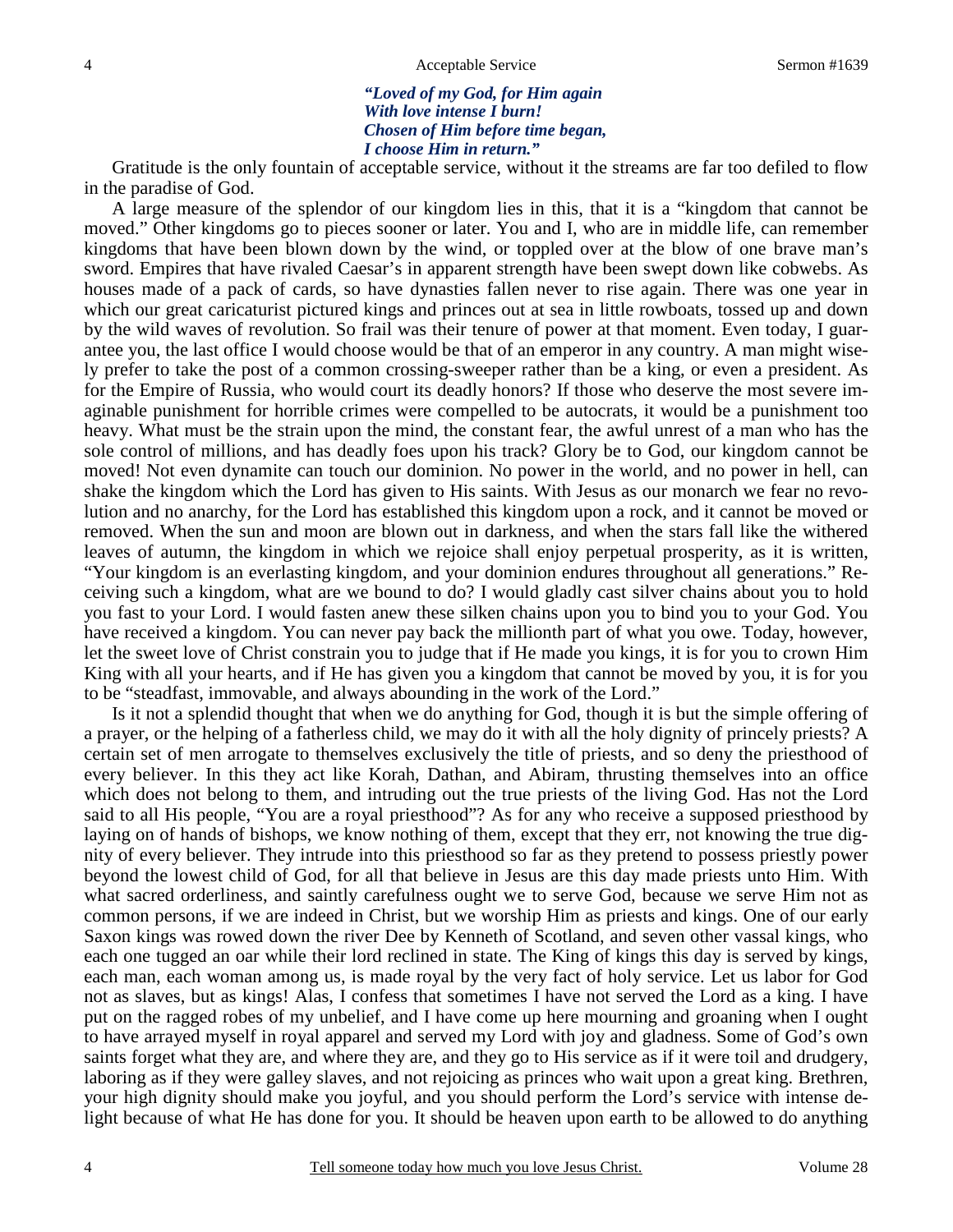for Jesus. "Wherefore, we receiving a kingdom which cannot be moved, let us have grace, whereby we may serve God acceptably."

**II.** There is much to dwell upon in the first clause, but I must now turn to my second point. Acceptable service must be rendered to God IN THE POWER OF DIVINE GRACE. What says the apostle? "Let us have grace, whereby we may serve God acceptably."

 Note then that acceptable service to God is not offered in the power of nature, not even of nature at its best, when we call it good nature and philanthropy, but in the service of God everything must be the fruit of grace. You are to serve the Lord, not in the strength of your own wit or experience, or talent, but in the energy of the new life which God has given you, and in the power of the grace which is continually bestowed upon you moment by moment as you seek it of the Lord. "Let us have grace," says the apostle. I know sometimes you say, and say truly, "What a poor creature I am. How can I serve God? I have not this and that gift." Just so, do not attempt to serve Him in the power of gifts. Ask for grace, and then worship Him in the power of grace. It is wonderful how grace can make use of very slender gifts, and turns them to abundant account. It is great grace that greatly honors God, and great grace is always to be had by the least among us. You may never be an orator but you may have great grace. You may never be an organizer and take the lead among your fellow Christians, but you may have much grace. You may never attain to ample wealth so as to be able to distribute largely of your substance to the poor, but you may have great grace. Therefore, let us have grace that we may serve God acceptably.

 I should like to take these words out of their context, and hang them up for our motto as a church— "LET US HAVE GRACE." Be this our prayer—whatever else we do not have, Lord, let us have grace. If this or that means of usefulness shall be denied us, yet let us have grace, grace in our hearts, grace in our speech, grace in our lives, and grace in our every breath. A true Christian should be like Aaron who had the holy oil not only on his head, but upon the skirts of his garments. Even in our little things, in our kitchen life, in our parlor life, something of the holy oil should be upon us. Abundance of grace is our need. Now, dear friends, have you been trying to serve God in the power of grace, or in the power of nature? Look well to it. Only grace can God accept, can He accept your labor?

 In the margin of our Testaments—I mean those of the authorized version, which will never be parted with for the so-called revised version—in the margin of the authorized version we read, "Let us hold fast grace." That is another motto I would like to give to this church, "LET US HOLD FAST GRACE." To find grace is an act, to have grace is a state; to hold it fast is to make the act perpetual and the state continual. "Let us hold fast grace." There is such a thing as serving God and losing grace while you are so doing. You may become like Martha, worried about your serving, and you may be cross with Mary because she does not work as you do, but preserves her heavenly communion. It is easy to have so much to do for Jesus that you lose Him amid your cares. It is possible to be busy here and there, and to miss the essence of service by not holding fast grace. O to dip our feet in oil, so that every step shall have anointing with it, and in every movement we shall hold fast grace.

 Now you may look at the new version if you like, and in the margin you will find another reading which is allowable, though it has no great certainty about it. There we read—"Let us have thankfulness." That grand word, *charis* or "grace," may be rendered, "thankfulness," and it is in a thankful spirit that we should serve God. You have received a kingdom; therefore serve God in the spirit of gratitude. Do everything, because you feel you must do it since such an infinite amount of love has been lavished upon you. No one suggested to the holy woman in the gospels to break her alabaster box over Jesus' head, it was her own thought and her own deed. Nobody even encouraged her to do it. Some rather looked disapprovingly upon her as she poured out the precious perfume, but she did it all for Jesus. She loved much, for much had been forgiven her. This is the true spirit of service. God keep us always filled with it! Let us have grace! Let us hold fast grace! And in the power of these three sentences we shall be helped to "serve God acceptably, with reverence, and godly fear."

**III.** But now, thirdly, we must advance another step. To "serve God acceptably" WE MUST DO IT WITH REVERENCE. These two words in the text are much mixed up in the various readings, and it is almost impossible to divide the sense between them with accuracy. But yet I think I shall give the whole sense even if I do not allot a due proportion of meaning to each separate word. Acceptable serving or worshipping of God must be done with "reverence." The word, according to Bishop Hopkins, signifies a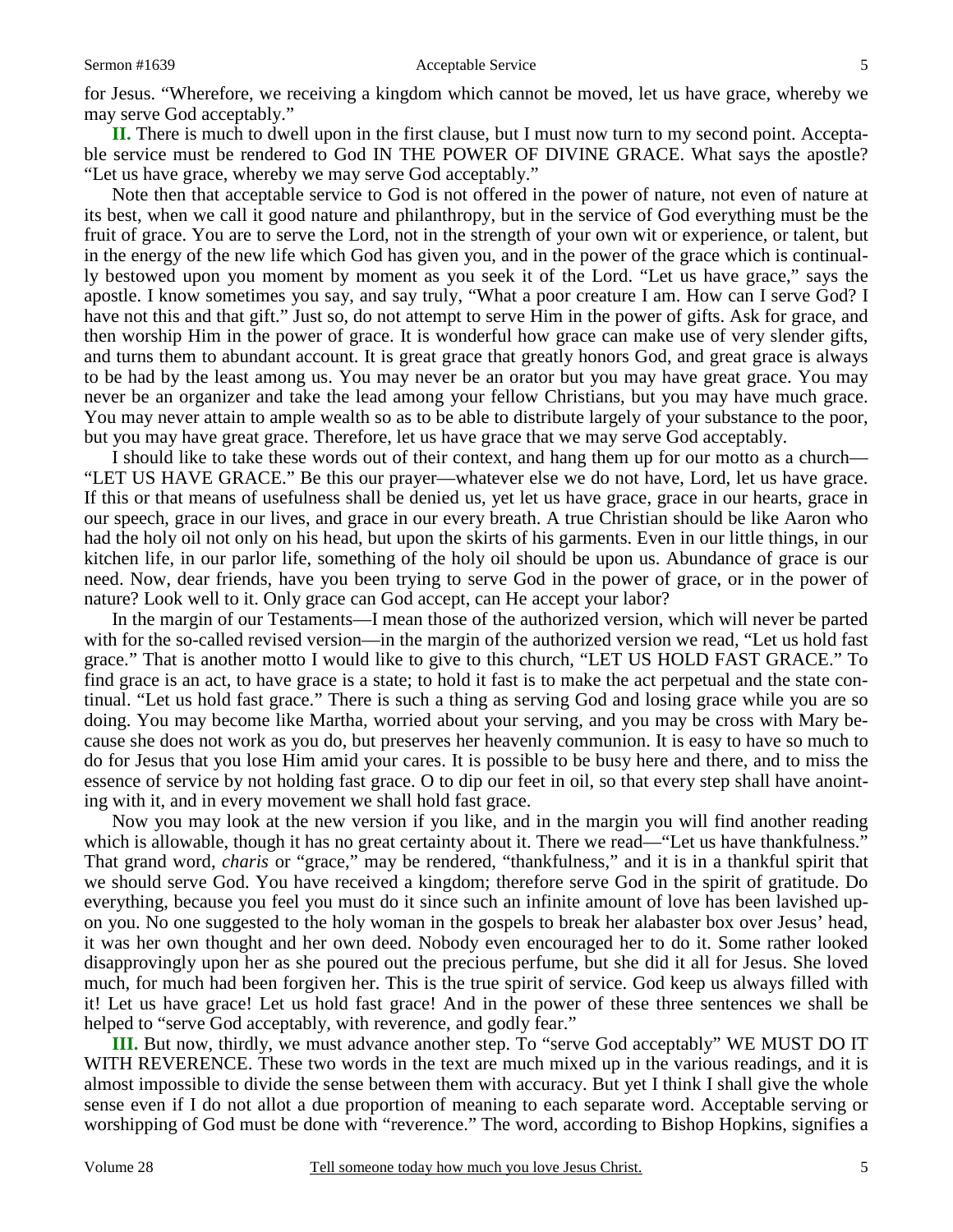holy shamefacedness. The angels veil their faces with their wings when they worship the Most High, and we must veil ours with humility. The angels feel their own littleness when they stand before the presence of the dread Supreme. You and I who are much less than angels, and have sinned, should, when we come before God, be covered with blushes. Our heart should be filled with wonder that we are called to this high privilege, though we are so unworthy of it. Let each one feel "the Lord has made me a king, but what a marvel that this deed should be worked on me! Oh, that ever I should be called to such a noble estate as this!" If some poor girl were suddenly called away from the milk pail and lifted from poverty and hard servitude to be the bride of a prince, the very thought of it would bring crimson to her cheeks. "Can it be!" she would ask, and I can imagine that when she was brought to court there would be a noticeable bashfulness and shamefacedness about her. Such holy shame ought to be upon us whenever we stand before the Lord to minister unto Him. Is it not said, "You shall be ashamed and confounded, and never open your mouth any more"? Not because of a servile dread of God, but out of an overwhelming sense of His unutterable love we blush to be so highly favored.

 This reverence, this shamefacedness, should come upon us when we remember what we were. When you stand up in a prayer meeting and pray, dear friends, some of you cannot help remembering the time when you could swear or sing a questionable song. You are accepted among your brethren and honored by them, but the time was when you kept very different company, do you not blush as you think of it? You may not only think of what you were, but of what you are, because even now, though God favors you by allowing you to do Him service, yet you know what evil lurks within you. A very hell of corruption lies within the best saint, and if the grace of God did not restrain it, he would soon be found among the chief of sinners.

 Moreover, bashfulness should be created not only by the thought of what you might be, but by a sight of your service itself. Perhaps your fellow creatures are saying, "That is well done," but you will go home and lament to yourself, saying, "Ah, they do not know my faults. They little know what mean motives cropped up even when I was trying to glorify my God." "That was a fine sermon," said one to Mr. Bunyan. The good man answered, "You are too late; the devil told me that before I left the pulpit." Satan soon suggests to God's servants some lofty notion, and they are tempted to appropriate to themselves the honor which belongs only to God. Ah, what a fool I am that, even when I seek to be lowest at the feet of my Lord, I find myself satisfied with my humility! Do we not too often rather mimic humility than actually attain to it? Besides, it should always make us blush to think of the dignity of the service to which we are called, for who are we and what is our father's house that the Lord should have brought us to this? Servants of God! You Knights of the Garter, you princes of the blood royal, what are all your earthly honors when compared with the holy dignity of servants of the Most High? Oh, that in the spirit of lowly gratitude we may always serve the thrice-holy One!

**IV.** The other word is, "with godly fear," and this suggests that we should serve God IN THE SPIR-IT OF HOLY CHEERFULNESS. What sort of fear is this? For, "perfect love casts out fear, because fear has torment." Observe that it is the fear that has torment which perfect love casts out, but not this godly fear, which is quite consistent with our joy in receiving a kingdom. The more we have of this godly fear the better for us. We ought to fear lest we should offend the Lord even while we are serving Him, fear lest the sacrifice should be a blemished one, and so be rejected at the altar, fear lest there should be something about our spirit and temper which would grieve the Lord. He is a jealous God, and must be served with holy carefulness. O for more of it! I do not know how my brethren feel who say they are perfect, but I am obliged to confess that when I would do good, evil is present with me, and that though I would serve God like a seraph, without one stray thought, or one selfish desire, yet I have by no means reached this attainment. I press forward towards the mark, and hope to reach it, but it is at present far beyond me. Oh, brethren and sisters, much of holy fear should be upon us, because we may so easily offend the Lord when we think we are pleasing Him. Beware of presumptuous boldness before God. Let us not be rash with our speech, much less rude and coarse. I know that modes of worship which offend *my* taste may, nevertheless, be accepted with God, because He sees through the rough shell, and judges according to the sweet kernel. Yet I fear that thoughtless, bragging, noisy service must offend the Lord, for it is so unlike that which was offered by His gentle, tender, well-beloved Son. If Christ is the model which He sets before us, some are far away from the mark. At any rate, let us never wantonly go into a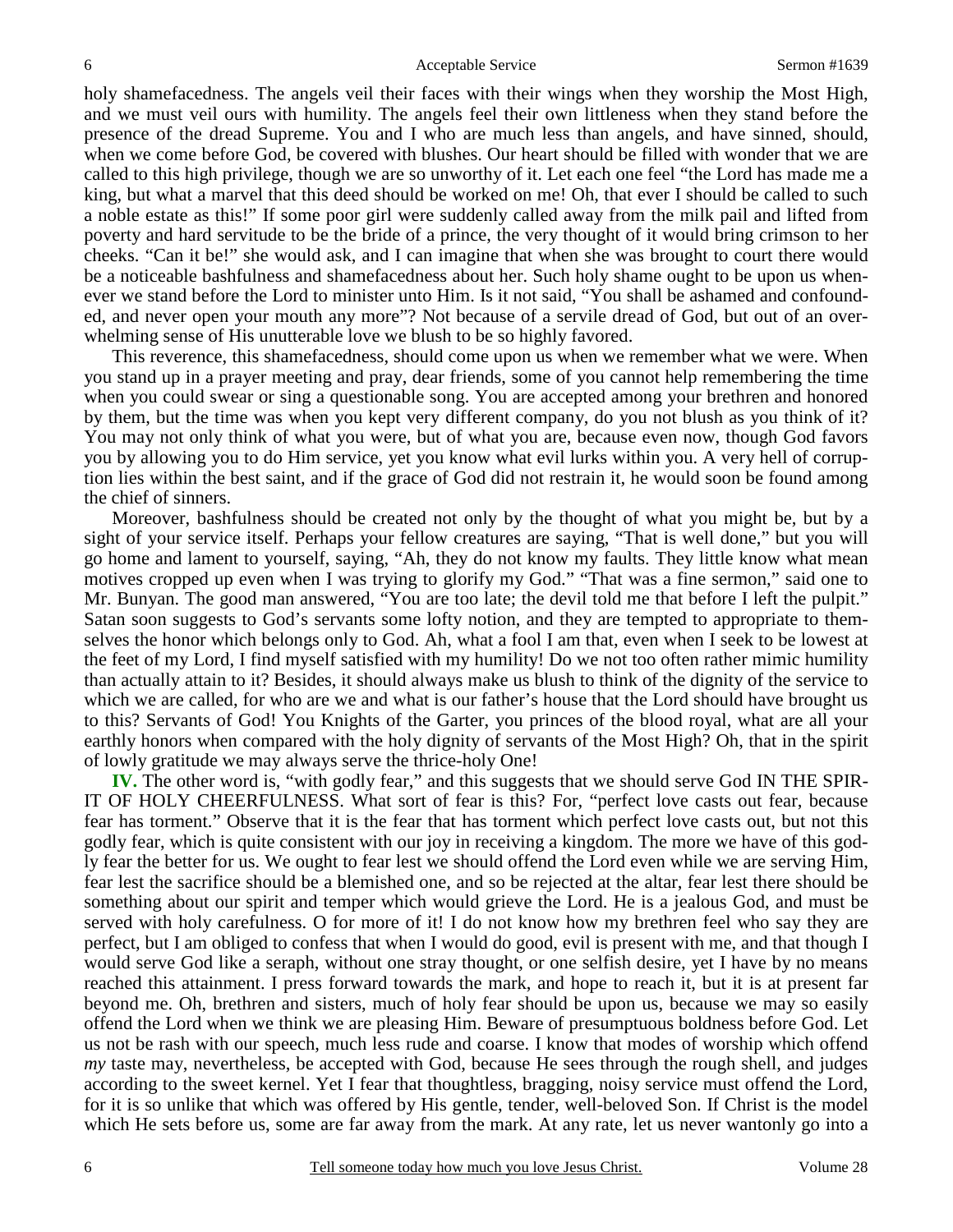wild, boisterous mannerism, for though we are the Lord's children, and very near to Him, yet He is in heaven and we are upon the earth. He is the thrice holy, and we are sinners. The psalmist says, "Serve the Lord with fear and rejoice with trembling."

 There is another form of godly fear which comes over every genuine Christian at times—the fear lest after all he should not be serving God at all. What if I have preached to others and should be after all merely preaching because it is my vocation! What if you should be teaching in the Sunday school, and should be doing it only because it is customary for professing people of your station to have some good work to do! My dear brethren, it is not for me to doubt you, and I do not doubt you half as much as I doubt myself, but it is necessary that we question ourselves as to whether we are indeed the servants of God, or are living for ourselves.

 Knowing that God is to be served in His own way and in that alone, there ought to be a godly fear as to whether we are walking in His ordinances or are following the traditions of men. God does not care for worship which He has never required at our hands. If a man invents a ceremony, he may think it helpful and instructive, but he has no right to practice it if God has not appointed it. If any of you are practicing rites and ceremonies which are not according to God's Word, I charge you cease from such will-worship, for the spirit which leads you to practice these things is the spirit of Rome, and of antichrist. If God has not commanded it, God cannot accept it. Not only are we to worship the true God only, which is the law of the first commandment, but we must worship the true God in His own way, which is the spirit of the second commandment. The second commandment as it forbids all worshipping of God through images, does in the spirit of it, forbid all worshipping of God in any other way than He has prescribed. Therefore when you stand before the Lord, ask yourself, "Did He require this service of me? Is this the way in which He would be worshipped?" For if not it is no better than idolatry, and cannot he accepted by the living God. Oh, what fear and trembling, what solemn awe, what sacred carefulness, should fall upon the man who draws near to serve and worship the Lord our God!

**V.** Now, lastly, there is another thing to be remembered in acceptable services. We must cultivate A PROFOUND SENSE OF THE DIVINE HOLINESS and of the wrath of God against sin, "For our God is a consuming fire." Observe, then, from this most solemn sentence, that the God of the Old Testament is the God of the New Testament. Read Deuteronomy 4:24 and you will find these words, "For the Lord your God is a consuming fire, even a jealous God." The same words describe the God of the New Testament. I know the boasted wisdom of the age tells us that we have made a great advance upon Old Testament revelation. It is not so. We may understand the Book somewhat better, but the revelation is the same. God wears the same character as in the days of Moses, David and the prophets.

 The Lord God who is to be served by us, even as our covenant God, is a "consuming fire." In love He is severely holy, sternly just. We hear people say—"God out of Christ is a consuming fire," but that is an unwarrantable alteration of the text. The text is, "Our God," that is God in Christ is a consuming fire. "Our God" means God in covenant with us. It means our Father God, our God to whom we are reconciled, He, even our God is still a "consuming fire." A large proportion of nominal Christians do not believe in this God. They profess reverence to a merciful God, but the moment you preach His justice, they are indignant. The God who is a consuming fire is not accepted by this proud " $19<sup>th</sup>$  Century." I do this day most solemnly declare my faith in the God of the Hebrews, who will by no means spare the guilty. The God, of Abraham and Isaac, and Jacob is the one and only God, and I declare Him this day to be my God. Jehovah is the Holy One of Israel, the God of the whole earth shall He be called. He that smote Pharaoh at the Red Sea, He that smote kings and slew mighty kings, is my God, and I believe in Him as the God and Father of our Lord and Savior Jesus Christ. I know no God but Abraham's God, Jehovah, the I AM. Under the New Testament, God is not an atom less severe than under the Old, and under the covenant of grace the Lord is not a particle less righteous than under the law. We are so saved by mercy that no sin goes unpunished; the law is as much honored under the gospel as under the law. The substitution of Jesus as much displays the wrath of God against sin as even the flames of hell would do. While the Lord is merciful, infinitely so, and His name is love, yet still our God is a consuming fire, and sin shall not live in His sight. If your offering and mine are evil, it will be an abomination unto Him. He is of purer eyes than to behold iniquity, if our worship and service are mingled with hypocrisy and pride, He will not endure them.